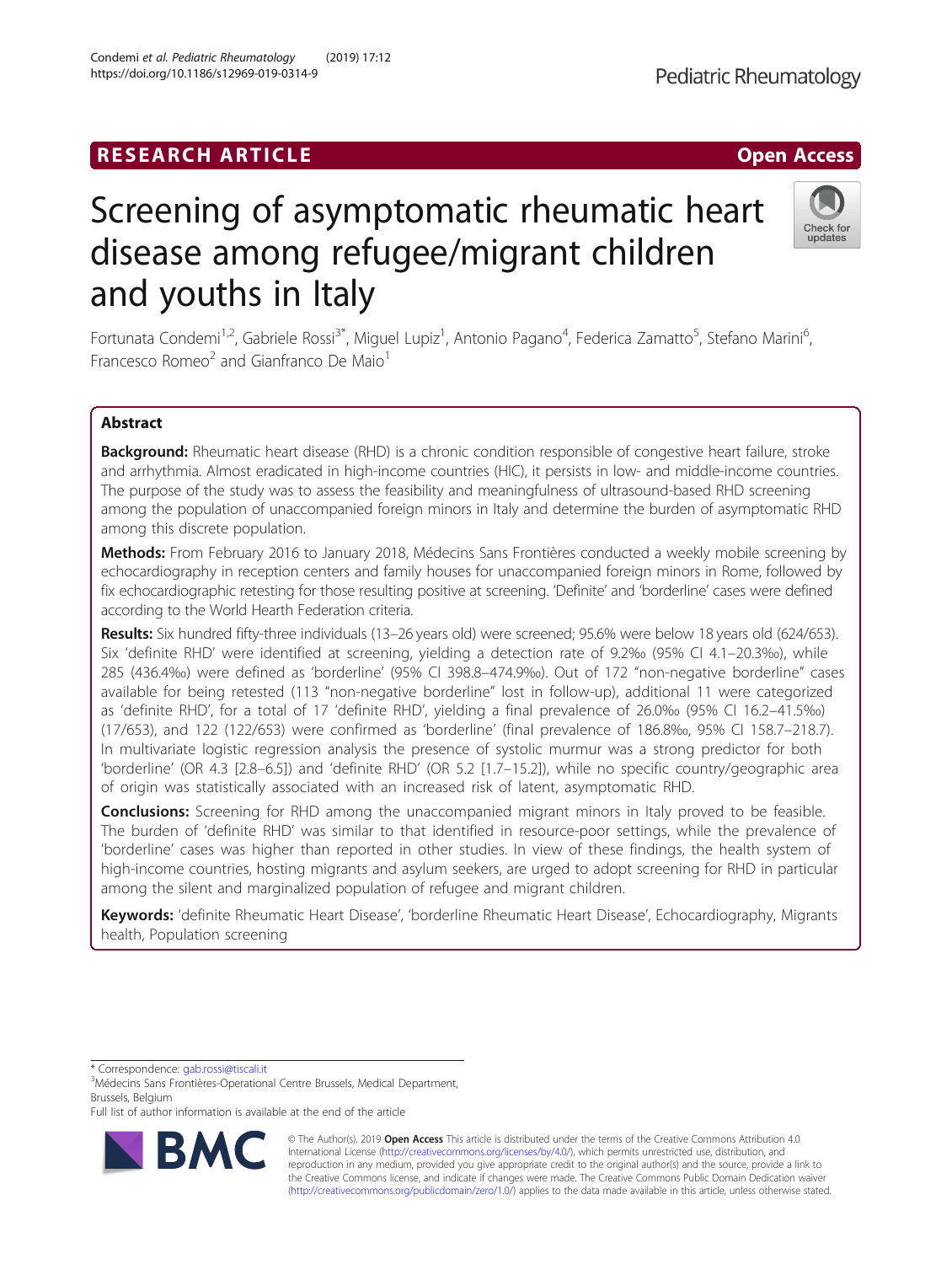## Introduction

Rheumatic Heart Disease (RHD), a sequaela of Rheumatic Fever (RF) affecting the heart valve system, often evolves in congestive heart failure and arrhythmias, requiring surgery after a period of asymptomatic, latent phase (silent) [[1\]](#page-7-0). It is reported that 320,000 RHD-related deaths occur annually [\[2\]](#page-7-0). Almost eradicated in high income countries (HICs) (eg: prevalence in the US is less than 0.05‰) [[3\]](#page-7-0), the disease persists in the middle and low income countries (MICs and LICs). With the introduction of ultrasound screening to detect early stage RHD [[4\]](#page-7-0), the estimate of the global burden of RHD has been recently revised at more than 33 million existing cases, which is higher than the previous conservative 15.6 to 19.6 million cases in 2005 [\[5](#page-7-0)–[8\]](#page-7-0).

Attempts to tackle the burden of RHD, spearheaded by WHO and World Heart Federation's (WHF) [\[9](#page-7-0), [10](#page-7-0)], have not been effectively implemented in LICs and MICs because of the structural weaknesses of their health systems: today, RHD remains still the main cause of cardiac-related mortality in poor countries [\[11\]](#page-7-0).

On the other hand, while RHD and its socio-economic determinants are concentrated in low resource settings, it is useful to recognize that the recently intensified synergic phenomena of globalization, migration and refugee crises have displaced the common belief according to which RHD is just confined to developing nations. Rather, RHD has to be seen as a global health problem, requiring a global policy response [\[12,](#page-7-0) [13](#page-7-0)].

The current enormous refugee crisis worldwide and especially in Europe represents a paradigmatic translational shift. The health systems of the poor countries are not any longer left alone in bearing the burden of RHD, as wealthy countries are now called to deal, in a substantial way, with the poor people and their diseases [\[13](#page-7-0), [14](#page-8-0)].

Refugees and displaced persons from settings affected by crisis often have complex needs and an increased risk of health problems related to their journeys. Many migrants experience lack of access to and continuity of health care. This makes particularly challenging to detect and manage asymptomatic, early stage RHD, which could prevent excessive RH-related morbidity and mortality. The few reports in the literature describing the 'RHD and migrants' topic refer to advanced-stage, severe, symptomatic RHD in need of cardiac surgery [\[15](#page-8-0)].

In response to the need of assessing the true prevalence of RHD among refugee and migrant populations in high resource setting [[14](#page-8-0), [16](#page-8-0)], Médecins Sans Frontières (MSF) [[17](#page-8-0)], in collaboration with the National Institute for Health, Migration and Poverty (NIHMP) and expert operators from the Cardiology Unit of the Roma 2 University Hospital, conducted a 2-stage intervention (ultrasound-based screening and retesting) for the migrant youth population hosted in reception centers in the Municipality of Rome, Italy.

## Material and methods

The strategy of this observational study revolved around the idea to carry out, in first instance, an echocardiographic screening through portable device among young people between 10 and 25 years, belonging to groups of migrants coming from endemic areas (Northern Africa, Western Sub-Saharan Africa, Eastern Sub-Saharan Africa and Southern Asia). The enrollment period for the screening spanned from February 2016 to January 2018, with a frequency of one to two weekly sessions (and an expected average of 8 echocardiographic tests per session). The decision to implement the intervention in reception centers of unaccompanied minors was informed by reasons of opportunity, as in Italy is possible to easily identify the target population of the study (migrant/refugee minors) in such protected locations managed by the public Authority. The study design also included a second, more accurate test for those individuals who resulted positive at the screening (Fig. [1](#page-2-0)). Symptomatic cases with signs of cardiac failure or impairment of the heart function were referred for further evaluation to the Cardiology Unit of the Rome 2 University Hospital.

## Study methodology and patient population characteristics

The exclusion criteria included a) age higher than 25 years, b) permanence less than 10 years in environment at high risk for streptococcal infection exposure (countries of origin or transit refugees' camps); coexistence of congenital cardiac disease or other cardiac pathologies; previous diagnosis of RF/RHD treated with antibiotic therapy.

The mobile team, consisting of a cardiologist, a coordinating nurse and a cultural linguistic mediator, visited several reception centers for unaccompanied foreign minors managed by the Municipality of the city of Rome, according to a planned timetable. Participants were informed of the study and were asked to provide oral consent. Assent was obtained from minors > 13 years of age in the presence of adult witness, while for children < 13 years of age, oral consent was provided by the guardian of the minor. The included study subjects received a cardiologic consultation and an echocardiographic examination and each of them was given a medical card reporting the results of the consultation and examination, with indications for possible follow-up controls.

Previous clinical history was collected at the time of screening, along with information about previous throat infections and high fever, previous hospitalizations and ability to access the Italian health system. Screening was carried out through a two-dimensional echocardiogram using a portable machine GE Vivid e Cardiovascular Ultrasound System (GE Healthcare 2007) with transducer 3S-RS.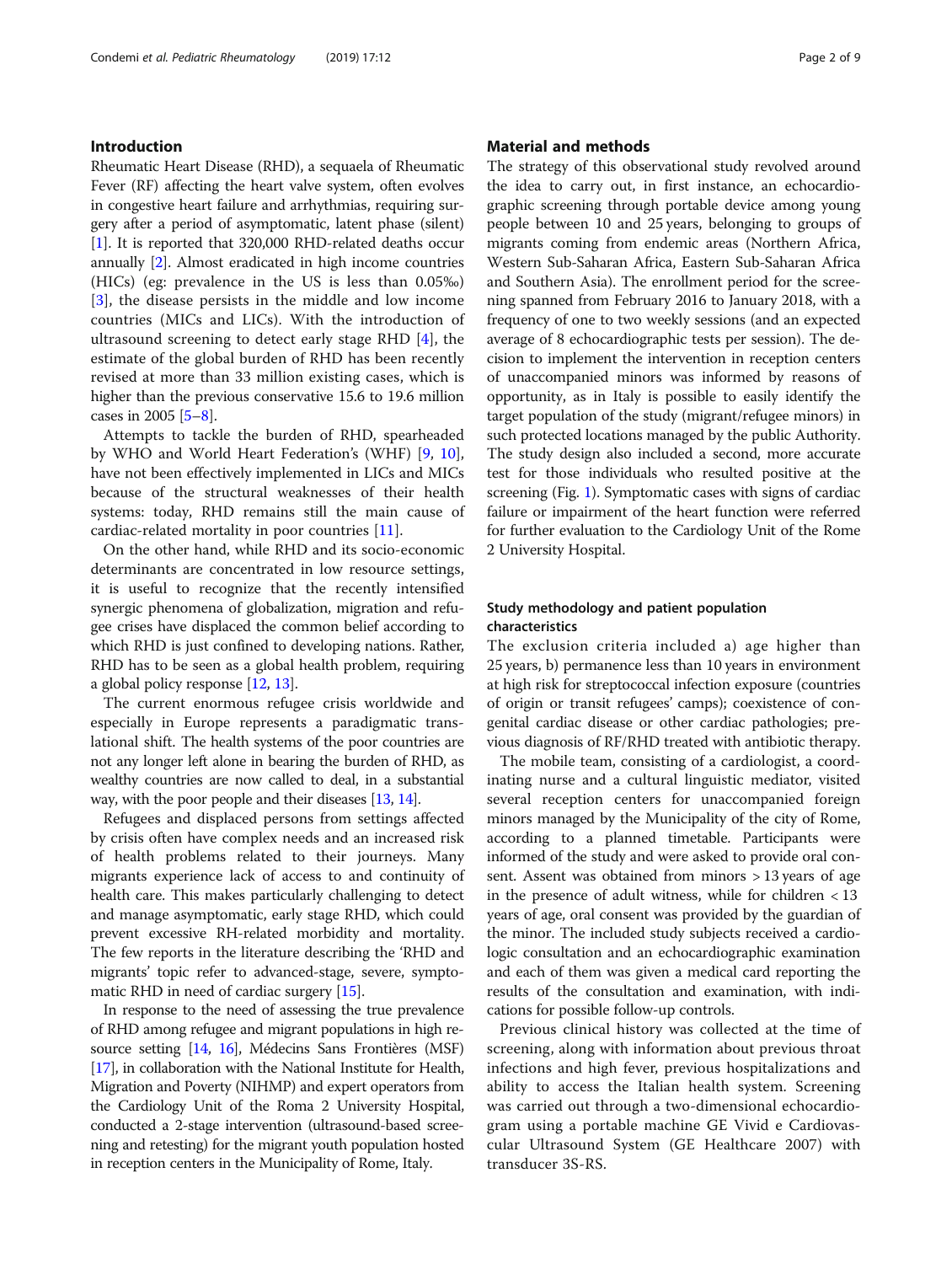<span id="page-2-0"></span>

Guidelines of World Heart Federation (WHF) for the RHD echocardiographic were used [\[18\]](#page-8-0) to differentiate the cases in 'definite', 'borderline' RHD and 'normal' (negative for RHD) when the age was  $\leq 20$ years and in 'definite' and 'normal' cases for people aged over 20 years.

Cases identified as 'definite' and 'borderline' were referred to the NIHMP cardiology out-patient clinic, where a cardiologist with echocardiographic expertise repeated the echocardiographic investigation using the fixed ultrasound echocardiography machine Siemens "Acuson X700", which is known to have a better and higher resolution, alongside a baseline clinic cardiac evaluation and electrocardiogram (ECG). The ECG was performed with "Mortara ELI 230" compact device. The prescription of secondary prophylaxis was recommended and initiated for the confirmed cases of 'definite RHD,'

consisting in a single intramuscular injection of benzathine penicillin G every 3–4 weeks  $(0.6 \text{ million U} < 20 \text{ Kg}; 1.2)$ million  $U > 20$  kg until the age of 21 years for case of mild RHD (silent, asymptomatic cases), according to the RHD Australia and New Zealand Society Guidelines, 2012 [\[19\]](#page-8-0).

## Imaging modality

WHF guidelines for diagnosis of RHD were followed. An experienced cardiologist performed standard 2D transthoracic echocardiogram with a portable machine (Vivid e, GE Healthcare 2007) on site with a 1.5- to 2.5 MHz transducer 3S-RS. Before scanning, machine was adjusted with settings proposed by WHF guidelines: Nyquist limits for color-Doppler echocardiography set on maximum to avoid overestimation of jet length; images for assessment of valve and chordal thickness were acquired with harmonics turned off and probes with variable frequency set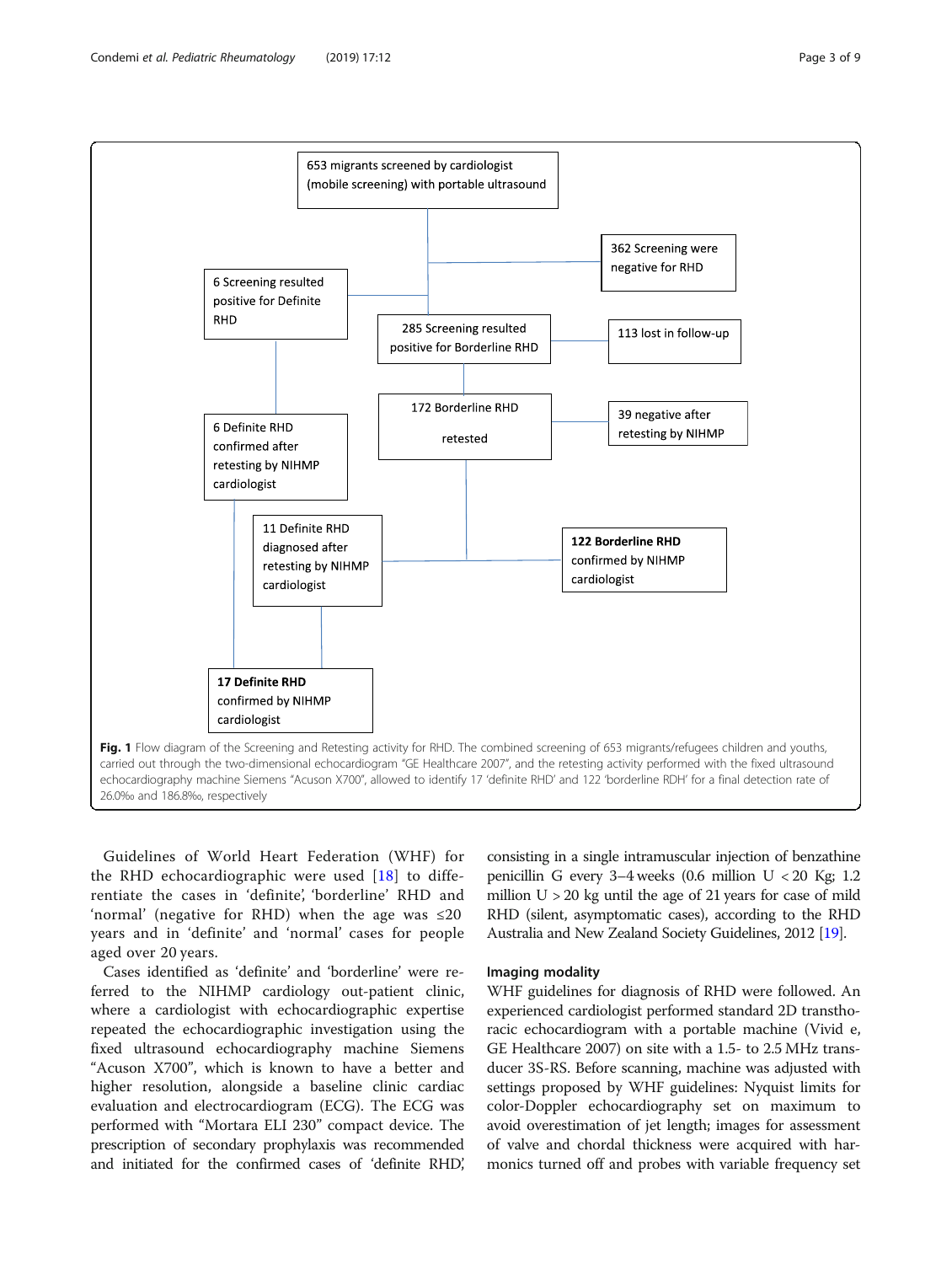on ≥2.0 MHz; gain settings was adjusted to get the best resolution; other settings (including depth, sector size, and focus) were optimized to obtained maximal frame rate (between 30 and 60 frames per second) and images resolution.

## Data entry and statistical analysis

All data were double-entered into an Excel database and cross-checked for validity. Each participant was anonymized and identified by a 4-digit code.

Data was analyzed in Stata (version 14, StataCorp, College Station, Texas). Descriptive statistics were used to map the different characteristics. Bivariate analysis was performed on pooled data to identify participant characteristics associated with positive RHD cases identified by echocardiography, by using Pearson's Chi-squared test or Fisher's exact test, as appropriate. Risk factors independently associated with RHD were identified through a multivariate logistic regression model. Independent categorical variables were screened for multi-collinearity.

## Ethics approval

The study was approved by the Ethics Review Board of "Fondazione PTV Policlinico Tor Vergata" (Rome 2 University Hospital), on the 17 January 2016, protocol number 227/16. Permission to entry in Reception Centers for unaccompanied foreign minors was obtained from the Minors' Protection Operational Unit of Rome Municipal Social Policies Department.

## Results

#### Study population

From February 2016 to January 2018, 653 individuals were screened (Table 1): 639 were males (97.9%) and the mean age was 16.4 years (range 11–26) with 624 individuals being less than 18 years old (95.6%) (Table 1 and Table [2\)](#page-4-0). The majority of the people screened were from North Africa (442, 67.7%), in particular from Egypt (422), followed by West Africa (136, 20.8%), East Africa (49, 7.5%) and South Asia (26, 4.0%). The proportion of the screened migrants presenting with a previous history of fever/sore-throat was 65.2% (426), while only 22.4% reported to have National Health System (NHS) coverage and access (146) (Table [2](#page-4-0)).

Among the 653 screened individuals, 6 'definite RHD' were identified, yielding a detection rate of 9.2‰ (95% CI 4.1–20.3), while 285 (436.4‰) were defined as 'borderline RHD' (95% CI 398.8–474.9). Among the 285 individuals to be retested 113 were lost in follow-up (39.6%). There was no significant difference, in terms of age, place of origin or valve lesion, between the individuals who were lost to follow up and the ones who were still available for the second test.

| Characteristics | Total          | Proportion |
|-----------------|----------------|------------|
| Egypt           | 422            | 64.65%     |
| Eritrea         | 39             | 6.0%       |
| Gambia          | 33             | 5.0%       |
| Nigeria         | 28             | 4.3%       |
| Guinea          | 19             | 2.9%       |
| Ivory Coast     | 19             | 2.9%       |
| Senegal         | 17             | 2.6%       |
| Bangladesh      | 13             | 2.0%       |
| Mali            | 10             | 1.5%       |
| Tunisia         | 9              | 1.4%       |
| Morocco         | 9              | 1.4%       |
| Pakistan        | 8              | 1.2%       |
| Somalia         | 7              | 1.1%       |
| Afghanistan     | 6              | 0.9%       |
| Ghana           | 5              | 0.8%       |
| Sierra Leone    | $\overline{2}$ | 0.3%       |
| Cameroon        | 1              | 0.15%      |
| Chad            | 1              | 0.15%      |
| Ethiopia        | 1              | 0.15%      |
| Mauritania      | 1              | 0.15%      |
| Sudan           | 1              | 0.15%      |
| Tanzania        | 1              | 0.15%      |
| Turkey          | 1              | 0.15%      |

Systolic murmur was identified in the 29.9% of the total screened population (195/653). The systolic murmur was associated, in few cases (5), with a diastolic component linked to aortic valve regurgitation.

Out of 172 'non-negative, bordeline' cases available and retested, additional 11 were categorized as 'definite RHD' (prevalence of 26.0‰ [17/653]; 95% CI 16.2–41.5‰), while 122 were confirmed as 'borderline RHD' (prevalence 186.8‰ [122/653]; 95% CI 158.7–218.7‰) (Fig. [1,](#page-2-0) Table [3\)](#page-5-0).

Among the Egyptian population who represented the majority of the individuals assessed, 8 cases of 'definite RHD' (8/422) and 78 cases of 'borderline RHD' were identified, yielding a detection rate of 19.0‰ and 184.8‰, respectively.

The age group with the highest detection rate for 'borderline RHD' was 12–15 years with a prevalence of 225.2‰, while the age group 16–18 years had the highest detection value for 'definite RHD' (28.5‰) (Table [4\)](#page-6-0).

The number of 'definite RHD' cases detected through the second and more accurate test ( $n = 17$ ), was 3-fold higher than those detected by screening  $(n = 6)$ . The most frequent morphological feature of pathological mitral valve was the 'thick anterior mitral valve leaflet plus thick corde' combination present in 47% (8 cases)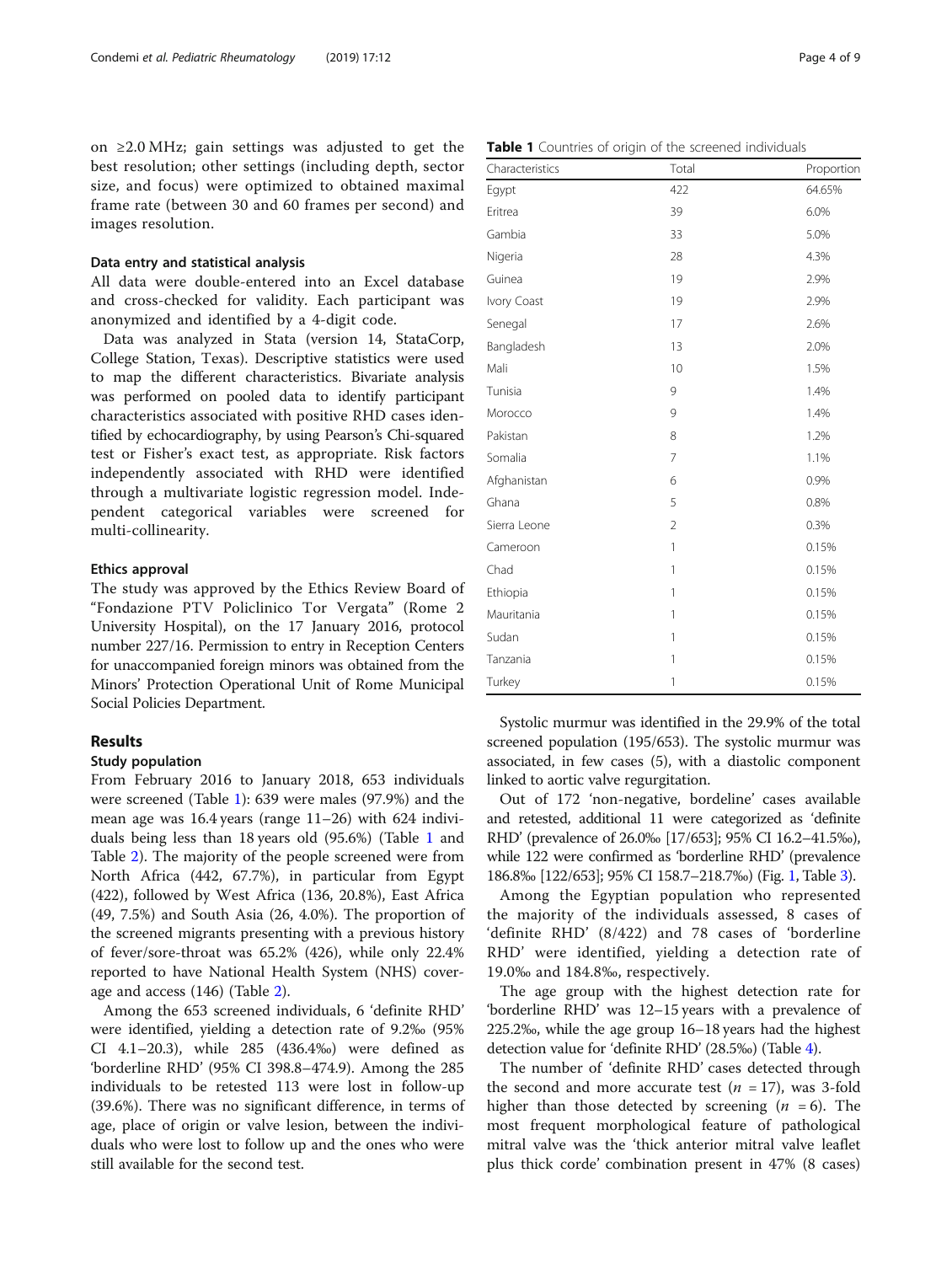<span id="page-4-0"></span>Table 2 Baseline characteristics of the screened individuals

| Characteristics                       | Total     | Proportion/Range |  |
|---------------------------------------|-----------|------------------|--|
| Number of screened individuals (n)    | 653       |                  |  |
| Age in years, mean (SD)               | 16.4(1.3) | $11 - 26$        |  |
| Male                                  | 639       | 97.9%            |  |
| Female                                | 14        | 2.1%             |  |
| Age Category                          |           |                  |  |
| $\cdot$ < 12                          | 1         | 0.2%             |  |
| $-12-15$                              | 111       | 17.0%            |  |
| $• 16 - 18$                           | 527       | 81.7%            |  |
| $\cdot$ > 19                          | 14        | 2.1%             |  |
| Geographic Area of Origin             |           |                  |  |
| • North Africa <sup>a</sup>           | 442       | 67.7%            |  |
| • West Africa                         | 136       | 20.8%            |  |
| • East Africa                         | 49        | 7.5%             |  |
| • South Asia                          | 26        | 4.0%             |  |
| Previous History of Fever/Sore-Throat |           |                  |  |
| • Yes                                 | 426       | 65.2%            |  |
| $\cdot$ No                            | 227       | 34.8%            |  |
| NHS Coverage <sup>b</sup>             |           |                  |  |
| $\cdot$ Yes                           | 146       | 22.4%            |  |
| $\cdot$ No                            | 507       | 77.6%            |  |
| Previous Hospitalization              |           |                  |  |
| $\cdot$ Yes                           | 8         | 1.2%             |  |
| $\cdot$ No                            | 645       | 98.8%            |  |
| Detection of Systolic Murmur          |           |                  |  |
| $\cdot$ Yes                           | 195       | 29.9%            |  |
| $\cdot$ No                            | 458       | 70.1%            |  |

<sup>a</sup>Egypt is the country most represented with 422 screened individuals b NHS: National Health System

and 59% (72 cases) of confirmed 'definite' and 'borderline RHD', respectively (Table 2).

Two cases of 'incidentaloma' were identified and immediately referred to the Cardiology Unit of the Rome 2 University Hospital. One was an abnormal aortic dilatation with aortic regurgitation in a bicuspid aortic valve, which was successfully treated with cardiac surgery. The second one was an atrial septal defect with significant inter-atrial shunt causing pulmonary arterial hypertension, which underwent percutaneous implantation of device closure.

## Risk factors associated with latent rheumatic hearth disease

Gender was excluded because of collinearity with the dependent variable (presence of both 'definite' and 'borderline RHD'). Age group, previous history of sore throat/ fever, NHS coverage and previous hospitalization were not associated with increased odds of latent RHD.

The presence of systolic murmur was a strong predictor for both 'borderline' (OR 4.3 [2.8–6.5]) and 'definite RHD' (OR 5.2  $[1.7-15.2]$ ) (Table [4\)](#page-6-0). The positive predictive value (PPV) of systolic murmur valve for detecting, at screening, any form of subclinical RHD was 80.5% (95% CI 74.1–85.6), while the negative predictive value (NPV) was 70.7% (95% CI 66.3–74.8).

## **Discussion**

In this study, we report on the retrospective analysis of an innovative screening strategy for the detection of RHD in Italy, a high-income country that, in recent decades, has experienced a significant decrease of the burden of RHD [[4\]](#page-7-0). This strategy is based on a ultrasound-based active case finding approach among specific, discrete populations considered at high risk for RHD, by providing screening opportunities to unaccompanied foreign individuals (the majority of whom are minors) coming from low-income countries and sheltered in centers and family houses in Rome city. Our results illustrate the feasibility of this approach, reaching more than 650 individuals over 23 months of operations and leading to the identification of asymptomatic cases of RHD.

A number of key observations and possible recommendations are highlighted by this study. First, the screening activity, coupled with a second more in-depth and thorough examination of the 'non negative' cases, performed by expert cardiologists using a fixed ultrasound echocardiography machine, was able to yield a case detection rate for latent 'definite RHD' above 20‰ and similar to the one described in the literature [[5](#page-7-0)–[7](#page-7-0)] (including the recent paper from Kotit et al., describing the echocardiographic screening-based prevalence of RHD disease among Egyptian school children [[8\]](#page-7-0)).

The fact that RHD almost disappeared in developed nations has led to a generalized neglect of the disease in recent years: the results of our study calls for reviving its medical education, attention and vigilance, as medical doctors and health systems have become unfamiliar with the condition.

Second, the presence of a systolic murmur was strongly predictive of 'definite RHD'  $(p < 0.001$  and OR of 5.2 [CI 95% (1.7–15.2]). Twelve out of 17 'definite RHD' were associated with a systolic murmur. The same significant association was observed among those showing a 'borderline RHD'. However, while its PPV was > 80%, the 70.7% NPV of the valve murmur cannot be considered a stand-alone clinical criterion for defining/selecting patients who will access second-level cardiac investigation, as this will equate to under-diagnosis (missed cases) and under-treatment in roughly more than one third of patients who do not present systolic murmur. Thus, the findings of this study represent an additional element supporting the recommendation of systematically providing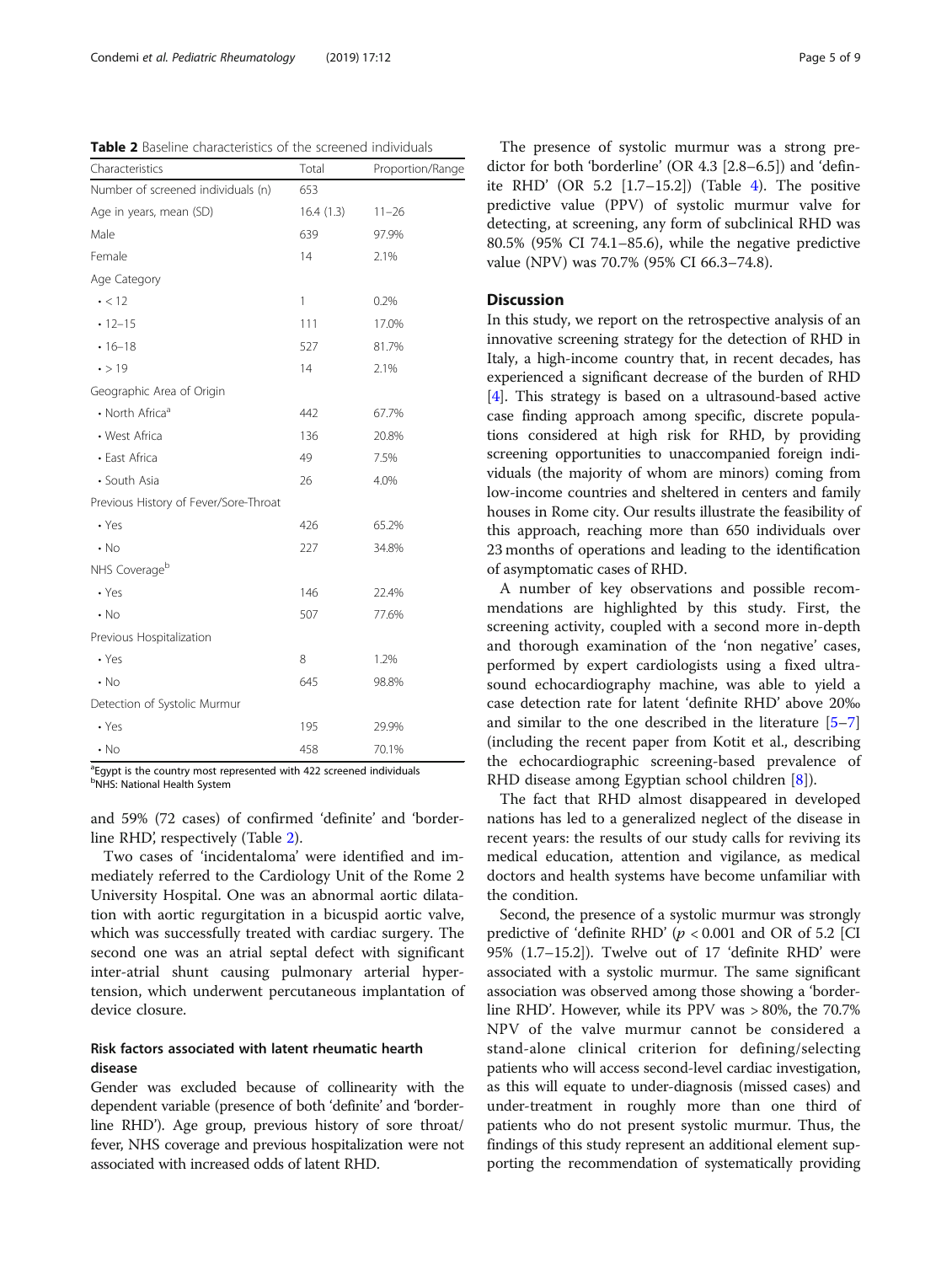<span id="page-5-0"></span>Table 3 Characteristics of valve disease in 139 children diagnosed with latent RHD. The combinations of cardiac findings at the echo-cardio examination showed in the table, define and differentiate the cases of 'definite' and 'borderline' RH, according to the World Heart Federation criteria [[18\]](#page-8-0)

|                                                                                                                                             | Characteristic of the MV valve                              |     | Number Proportion |
|---------------------------------------------------------------------------------------------------------------------------------------------|-------------------------------------------------------------|-----|-------------------|
| Definite RDH                                                                                                                                |                                                             | 17  |                   |
| Presence of pathological MR <sup>a</sup> with at least two morphological features of<br>RHD of the MV <sup>b</sup><br>Multiple valve lesion | Thick AMVI + Thick Chorde                                   | 8   | 47.0%             |
|                                                                                                                                             | Thick AMVL + Thick Chorde+ Excessive Leaflet<br>Motion      | 6   | 35.3%             |
|                                                                                                                                             | Thick AMVI + Thick Chorde+ Restricted Leaflet<br>Motion     |     | 11.8%             |
|                                                                                                                                             |                                                             |     | 5.9%              |
| Borderline RHD                                                                                                                              |                                                             | 122 |                   |
|                                                                                                                                             | Thick AMVL + Thick Chorde                                   | 72  | 59.0%             |
|                                                                                                                                             | Thick AMVL + Thick Chorde+ Excessive Leaflet<br>Motion      | 32  | 26.2%             |
|                                                                                                                                             | Thick AMVL + Thick Chorde+ Restrictive Leaflet 10<br>Motion |     | 8.2%              |
|                                                                                                                                             | Others                                                      | 8   | 6.6%              |

<sup>a</sup>MR: mitral regurgitation

<sup>b</sup>MV: mitral valve

\*\*AMVL: anterior mitral valve leaflet

echocardiographic investigation among the vulnerable population of migrant/refugee children, irrespective of the presence of a valve murmur.

Third, the combined screening and retesting activities identified a surprisingly and unexpected high number of 'borderline RHD'. To our knowledge, this is the first time that a detection rate for 'borderline RHD' scores around the value of 200‰. The justification for such a result can be found in a) the demographic nature of the targeted group, composed by a group of people at very high risk of developing RHD (on top of the classic hardship experienced by any migrant/refugee, the unaccompanied foreign minor usually shares the additional burden of the lack of family care, potentially compounding the already precarious general living conditions). Consensus is emerging that this group of people with asymptomatic RHD should be considered for secondary antibiotic prophylaxis with benzathine penicillin G (BPG) to prevent progression to symptomatic disease [[20,](#page-8-0) [21\]](#page-8-0). As the adherence to BPG prophylaxis is poor worldwide (less than 50%), with the exception of some developed countries, such as New Zealand and Samoa [[22\]](#page-8-0), it would be important to understand who can really benefit from such preventive approach. There is limited information on the natural history and virtually no evidence upon which to base the management of children and adolescents with asymptomatic subclinical rheumatic heart disease that is detected on active surveillance. The time has come to launch large-scale prospective studies of the natural history of latent rheumatic heart disease and trials to assess the efficacy of penicillin prophylaxis to prevent progression of disease [[21](#page-8-0)].

In recent years, some research groups have shared their findings on preliminary results on the evolution of 'borderline RHD', by performing short and medium-term follow-up studies  $[23-28]$  $[23-28]$  $[23-28]$ . Most of these longitudinal investigations consistently showed that around 10–15% of 'borderline' disease progressed into definite disease.

All these elements point to the responsibility for the health system of the rich countries to do more in understanding both the disease progression and optimal ways to identify RHD at an early stage to prevent its worsening.

Although much work remains to be done, particularly in regard to promoting adherence to secondary prophylaxis, the cost-effective argument for a secondary prevention remains strong [[29](#page-8-0)–[31](#page-8-0)], in view also of the potential loss of economic productivity from a disease that 'cuts young people down in their prime' [\[13](#page-7-0)], especially in rich settings where the epidemiological transition means that a relevant part of the current and future workforce is composed and will be sustained by recent/future migratory waves.

As Marijon warns  $[32]$  $[32]$ , "the affluent world cannot afford complacency; large population movements and refugee crises can displace persons with rheumatic heart disease to developed nations". RHD is not restricted to low-income or tropical countries, but it is also a matter of potential concern in middle income and highly developed countries. The refugee crisis in Europe testifies this phenomenon and the findings of our study support the call to arms issued by some authors in fostering attention in rich countries [\[33](#page-8-0)].

The study faced a number of limitations. Mainly, it was led by the international NGO MSF, prompted by a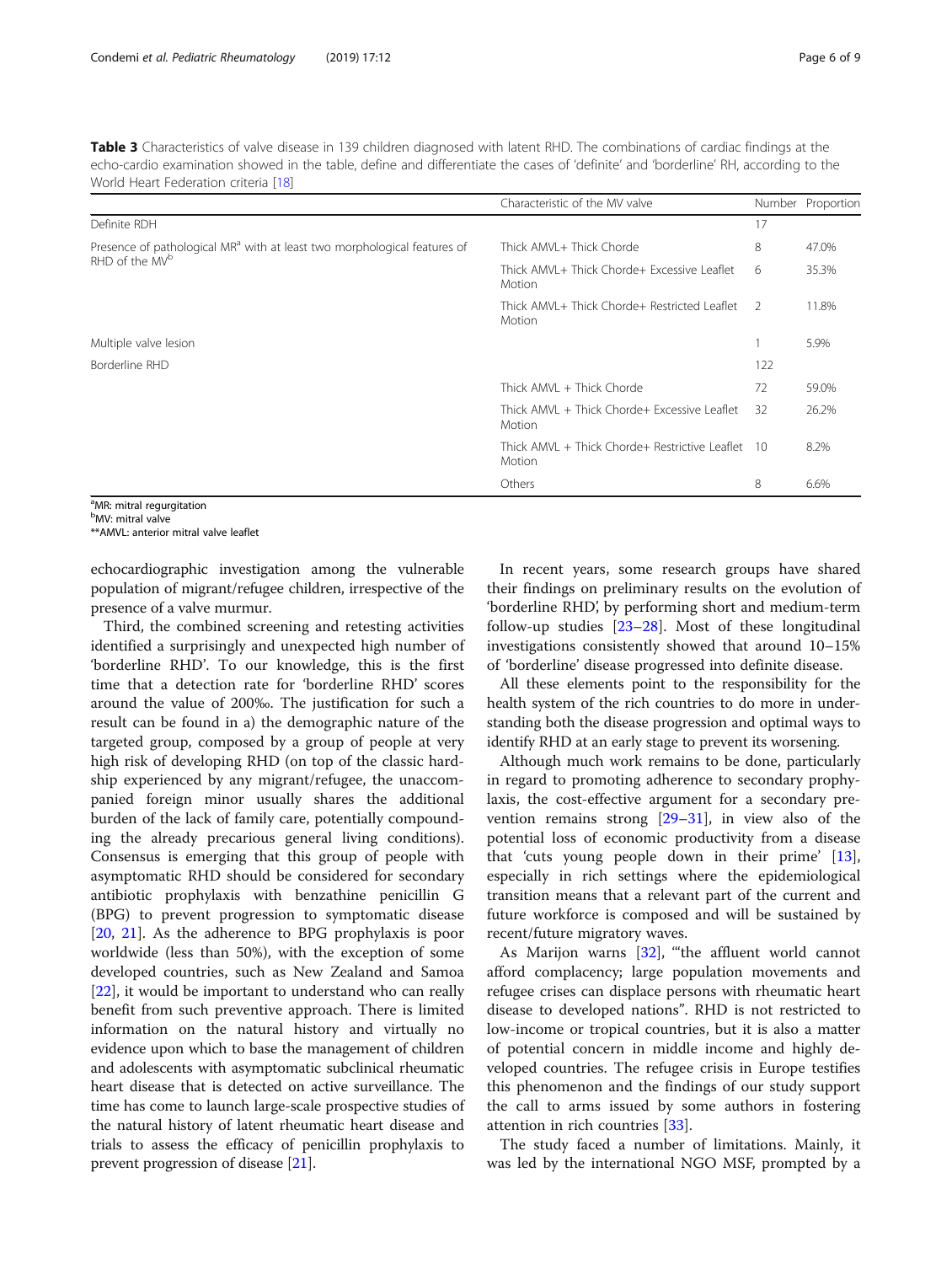<span id="page-6-0"></span>Table 4 Prevalence of latent RHD and Bivariate and Multivariate Logistic Regression Analysis to assess risk factors associated with latent RHD (analysis after retest of the positive screening)

|                                                        | Number       | *Prevalence ‰ | Multivariate Analysis P value | Odds Ratio (CI 95%) |
|--------------------------------------------------------|--------------|---------------|-------------------------------|---------------------|
| <b>Borderline RHD</b>                                  |              |               |                               |                     |
| Total                                                  | 122/653      | 186.8%        |                               |                     |
| Age Category                                           |              |               |                               |                     |
| $\cdot$ < 12                                           | 0/1          | $\mathbf 0$   |                               |                     |
| $-12-15$                                               | 25/111       | 225.2%        | 0.2                           |                     |
| $• 16 - 18$                                            | 95/527       | 180.3%        | 0.2                           |                     |
| $\cdot$ > 19                                           | 2/14         | 142.9%        |                               |                     |
| Origin                                                 |              |               |                               |                     |
| • North Africa                                         | 79/442       | 178.7%        | 0.9                           |                     |
| • West Africa                                          | 29/136       | 213.2%        | 0.6                           |                     |
| • East Africa                                          | 10/49        | 204.1%        | 0.9                           |                     |
| • South Asia                                           | 4/26         | 153.8%        | 0.5                           |                     |
| Systolic Murmur among Borderline RHD                   | 74           |               | < 0.001                       | $4.3$ $(2.8-6.5)$   |
| NHS Coverage among Borderline RHD                      | 36           |               | 0.2                           |                     |
| Past history of Fever/Sore Throat among Borderline RHD | 85           |               | 0.3                           |                     |
| Past Hospitalization among Borderline RHD              | $\mathbf{1}$ |               | 0.3                           |                     |
| <b>Definite RHD</b>                                    |              |               |                               |                     |
| Total                                                  | 17/653       | 26.0%         |                               |                     |
| Age category                                           |              |               |                               |                     |
| $\cdot$ < 12                                           | 0/1          | $\mathbf 0$   |                               |                     |
| $-12-15$                                               | 2/111        | 18.0%         | 0.3                           |                     |
| $• 16 - 18$                                            | 15/527       | 28.5%         |                               |                     |
| $\cdot$ > 19                                           | 0/14         | $\mathbf 0$   |                               |                     |
| Origin                                                 |              |               |                               |                     |
| • North Africa                                         | 9/442        | 20.4%         | 0.8                           |                     |
| • West Africa                                          | 5/136        | 36.7%         | 0.5                           |                     |
| • East Africa                                          | 1/49         | 20.4%         | 0.9                           |                     |
| • South Asia                                           | 2/26         | 76.9%         | 0.1                           |                     |
| Systolic Murmur among Definite RHD                     | 12           |               | < 0.001                       | 5.2 (1.7-15.2)      |
| NHS Coverage among Definite RHD                        | 5            |               | 0.9                           |                     |
| Past history of Fever/sore throat among Definite RHD   | 10           |               | $0.8\,$                       |                     |
| Past Hospitalization among Definite RHD                | 0            |               | 0.1                           |                     |

strong determination and advocating spirit (along with financial, logistic and human resources investment), which may not reflect the political will of the health systems of rich countries. Moreover, the study used a portable machine which had an imaging resolution lower than the non-portable, fixed machine used in the 're-testing stage'. This implied that, during the 'screening stage', our measurements, especially on mitral valve leaflets thickening, could have been underestimated. Finally, the strategy put in place was not able to re-assess/retest all the initially screened 'borderline' cases, as 113 of them were lost on follow-up, having abandoned the

official reception circuit for different reasons (e.g. become adults and no longer traceable; transferred to other Italian Regions; unavailable and or unwilling to receive a the second control). Although MSF employed in its team a cultural mediator, the lack of a preliminary and constant sensitization among the target population, as well as the absence of an established community network of social workers able to trace back the defaulters may have contributed in determining such high rates of lost in follow-up.

The major strength of this study laid on the commendable example of synergy and collaboration between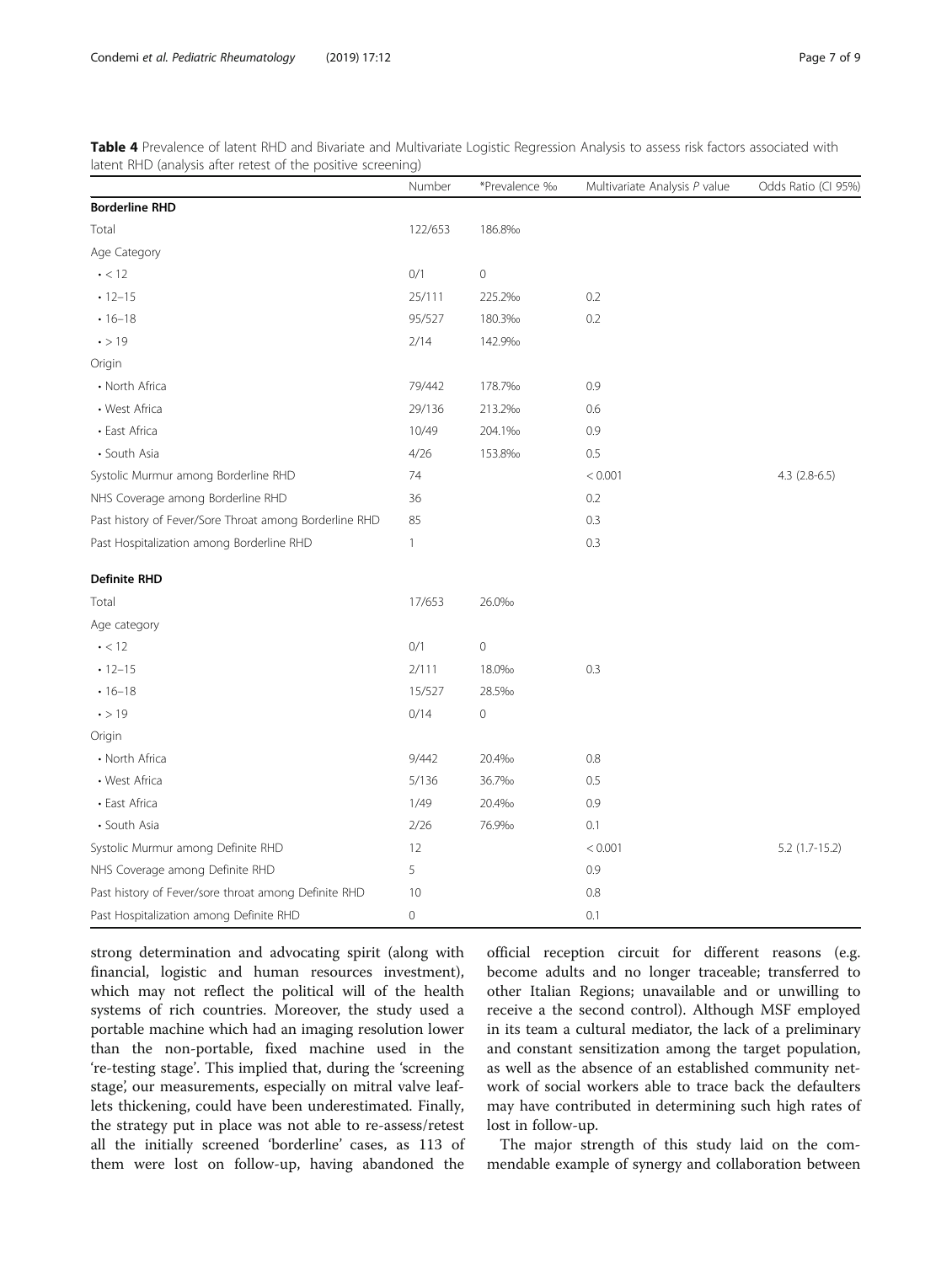<span id="page-7-0"></span>an international non-governmental organization (MSF) and national academic institutions, which can become a source of inspiration and replication for other actors in similar or different settings.

## Conclusions

The screening for RHD among the unaccompanied migrant minors in Italy proved to be feasible. The burden of 'definite RHD' was similar to that identified in resource-poor settings, while the prevalence of 'borderline' cases was higher than reported elsewhere. In view of these findings, and of the fact that protecting promoting the health and wellbeing of migrants is high on the agenda of the WHO [[34](#page-8-0)], the health system of high-income countries, hosting migrants, refugee and asylum seekers, are urged to adopt screening of such populations, especially for the silent and marginalized population of refugee and migrant children, often arriving in Europe unaccompanied and defenseless.

#### Abbreviations

AMVL: Anterior Mitral Valve Leaflet; HIC: High Income Country; LIC: Low Income Country; MIC: Medium Income Country; MR: Mitral Regurgitation; MSF: Médecins Sans Frontières; MV: Mitral Valve; NHS: National Health System; NIHMP: National Institute for Health, Migration and Poverty; RF: Rheumatic Fever; RHD: Rheumatic Heart Disease; WHA: World Health Assembly; WHF: World Heart Federation; WHO: World Health Organization

#### Acknowledgements

We would like to thank you the authorities of the Municipality of Rome town and the network of reception centers for minors which allowed the implementation of the study.

#### Funding

The study was supported by MSF-owned financial resources.

## Availability of data and materials

Please, contact author for data request.

#### Authors' contributions

FC participated in the design of the study and carried out the implementation, data curation and interpretation, methodology, writing – review and editing; GR conceived the study and its design and carried out the data curation, formal analysis, methodology, writing – original draft; GDM participated in the design of the study and carried out the implementation, coordination, relationship with the local Authorities, supervision, writing, − review and editing; ML participated in the design of the study and carried out the implementation, supervision; AP participated in the design of the study and build relationship with local Authorities and carried out coordination and supervision; FZ participated in the design of the study and carried out the coordination, supervision; SM participated in the design of the study and contributed to the methodology, writing –review and editing; FR participated in the design of the study and contributed to the methodology, writing –review and editing. All authors read and approved the final manuscript.

#### Ethics approval and consent to participate

The study was approved by the Ethics Review Board of "Fondazione PTV Policlinico Tor Vergata" (Rome 2 University Hospital), on the 17 January 2016, protocol number 227/16. Permission to entry in Reception Centers for unaccompanied foreign minors was obtained from the Minors' Protection Operational Unit of Rome Municipal Social Policies Department.

Participants were informed of the study and were asked to provide oral consent. Assent was obtained from minors > 13 years of age in the

presence of adult witness, while for children < 13 years of age, oral consent was provided by the guardian of the minor. The included study subjects received a cardiologic consultation and an echocardiographic examination and each of them was given a medical card reporting the results of the consultation and examination, with indications for possible follow-up controls.

#### Consent for publication

Not applicable.

## Competing interests

The authors declare that they have no competing interests.

#### Publisher's Note

Springer Nature remains neutral with regard to jurisdictional claims in published maps and institutional affiliations.

#### Author details

<sup>1</sup> Médecins Sans Frontières-Operational Centre Brussels, Italy Mission, Rome Italy. <sup>2</sup>Department of Cardiovascular Disease, University of Rome Tor Vergata, Rome, Italy. <sup>3</sup>Médecins Sans Frontières-Operational Centre Brussels, Medical Department, Brussels, Belgium. <sup>4</sup>National Institute for Health, Migration and Poverty, Rome, Italy. <sup>5</sup>Médecins Sans Frontières-Operational Centre Brussels, Operations Department, Rome, Italy. <sup>6</sup>Department of Clinical Sciences and Translational Medicine, University of Rome Tor Vergata, Rome, Italy.

## Received: 25 January 2019 Accepted: 21 March 2019 Published online: 02 April 2019

#### References

- Watkins DA, Beaton AZ, Carapetis JR, Karthikeyan G, Mayosi BM, Wyber R, et al. Rheumatic heart disease worldwide: JACC scientific expert panel. J Am Coll Cardiol. 2018;72:1397–416.
- 2. GBD 2013 Mortality and Causes of Death Collaborators. Global, regional, and national age–sex specific all–cause and cause–specific mortality for 240 causes of death, 1990–2013: a systematic analysis for the global burden of disease study 2013. Lancet. 2015;385:117–71.
- 3. Seckeler MD, Hoke TR. The worldwide epidemiology of acute rheumatic fever and rheumatic heart disease. Clinical Epidemiology. 2011;3:67–84.
- 4. Marijon E, Ou P, Celermajer DS, Ferreira B, Mocumbi AO, Jani D, et al. Prevalence of rheumatic heart disease detected by echocardiographic screening. N Engl J Med. 2007;357:470–6.
- 5. Watkins DA, Johnson CO, Colquhoun SM, Karthikeyan G, Beaton A, Bukhman G et al. Global, regional and national burden of rheumatic heart disease 1990 - 2015 2017 N Engl J Med 2017;377:713–22.
- 6. Rothenbühler M, O'Sullivan CJ, Stortecky S, Stefanini GG, Spitzer E, Estill J, et al. Active surveillance for rheumatic heart disease in endemic regions: a systematic review and meta–analysis of prevalence among children and adolescents. Lancet Glob Health. 2014;2:e717–26.
- 7. Rossi E, Felici AR, Banteyrga L. Subclinical rheumatic heart disease in an Eritrean high-school population, detected by echocardiography. J Heart Valve Dis. 2014;23:235–9.
- Kotit S, Said K, ElFaramawy A, Mahmoud H, Phillips DIW, Yacoub M. Prevalence and prognostic value of echocardiographic screening for rheumatic heart disease. Open Heart. 2017;4(2):e000702.
- 9. World Health Organization. Global plan for the prevention and control of non-communicable diseases 2013–2020. Available at [https://www.who.int/](https://www.who.int/nmh/events/ncd_action_plan/en/) [nmh/events/ncd\\_action\\_plan/en/](https://www.who.int/nmh/events/ncd_action_plan/en/).
- 10. World Heart Federation. World Heart Federation RF and RHD goals: 25x25<25. 2013, available at: [https://www.world-heart-federation.org/](https://www.world-heart-federation.org/programmes/rheumatic-heart-disease/) [programmes/rheumatic-heart-disease/](https://www.world-heart-federation.org/programmes/rheumatic-heart-disease/)
- 11. RHD Action. Integration, integration, integration: why rheumatic heart disease must be incorporated into universal health coverage. 2015, available at [https://rhdaction.org/sites/default/files/RHD%20Action%20Alliance\\_](https://rhdaction.org/sites/default/files/RHD%20Action%20Alliance_RHD%20and%20UHC%20Policy%20Brief.pdf) [RHD%20and%20UHC%20Policy%20Brief.pdf.](https://rhdaction.org/sites/default/files/RHD%20Action%20Alliance_RHD%20and%20UHC%20Policy%20Brief.pdf)
- 12. Rossi G, Lee VSW. Call for preventive care for rheumatic heart disease in refugee children. BMJ. 2016;353:i2312.
- 13. Abouzeid M, Wyber R, La Voncente S, Sliwa K, Zuhlke L, Mayois B, Carapetis J. Time to tackle rheumatic heart disease: data needed to drive global policy dialogues. Glob Public Health. 2018:1–13. [https://doi.org/10.1080/](https://doi.org/10.1080/17441692.2018.1515970) [17441692.2018.1515970.](https://doi.org/10.1080/17441692.2018.1515970)